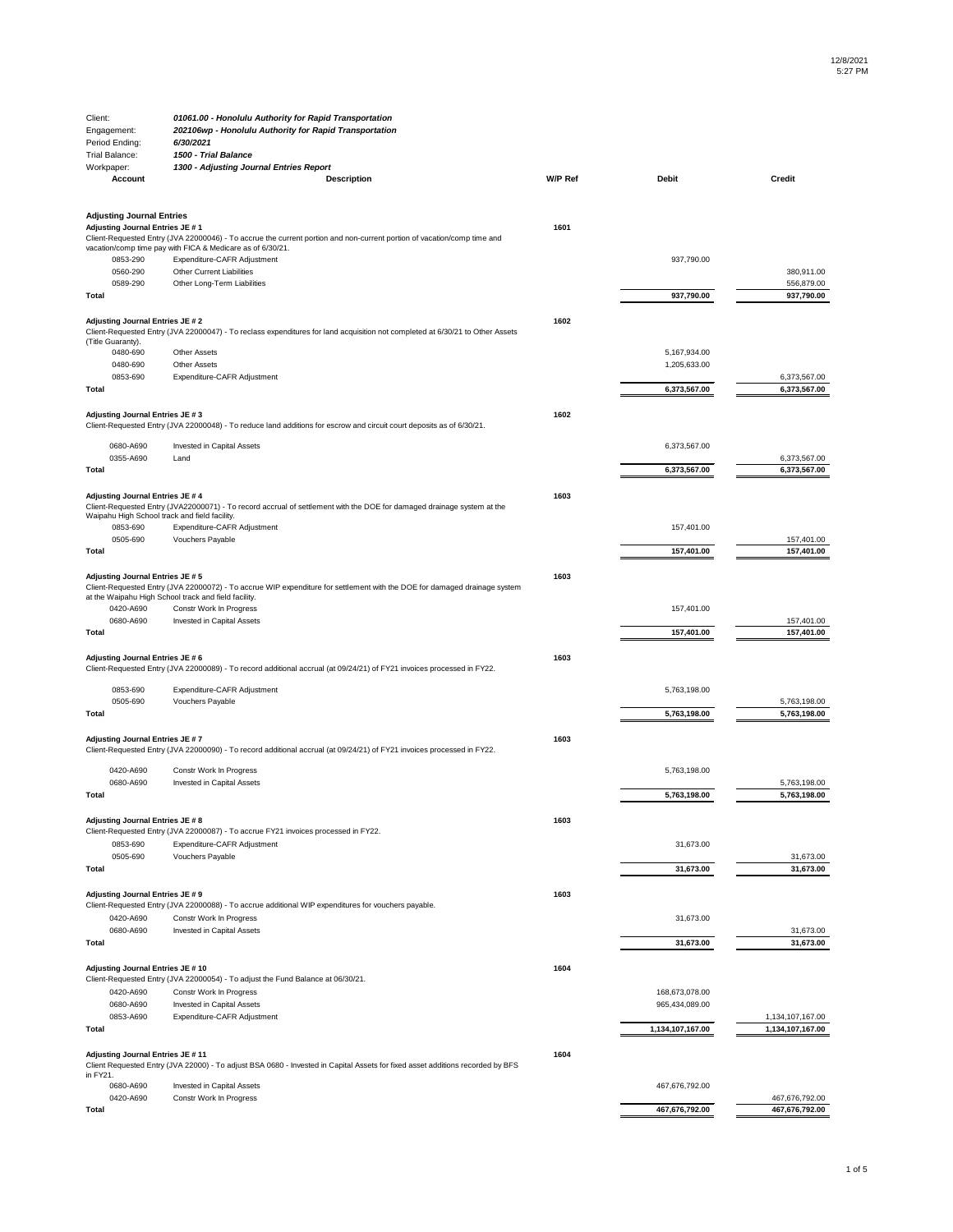| Adjusting Journal Entries JE # 12       | Client-Requested Entry (JVA 22000096) - To record adjustment to Vouchers Payable for invoices recorded in FY21 with service | 1605 |                               |                        |
|-----------------------------------------|-----------------------------------------------------------------------------------------------------------------------------|------|-------------------------------|------------------------|
| dates after 06/30/21.                   |                                                                                                                             |      |                               |                        |
| 0505-690                                | Vouchers Payable                                                                                                            |      | 11,198,860.00                 |                        |
| 0853-690                                | Expenditure-CAFR Adjustment                                                                                                 |      |                               | 11,198,860.00          |
| <b>Total</b>                            |                                                                                                                             |      | 11,198,860.00                 | 11,198,860.00          |
| <b>Adjusting Journal Entries JE #13</b> |                                                                                                                             | 1605 |                               |                        |
|                                         | Client-Requested Entry (JVA 22000097) - To record adjustment to Construction WIP for invoices recorded in FY21 with service |      |                               |                        |
| dates after 06/30/21.                   |                                                                                                                             |      |                               |                        |
| 0680-A690                               | <b>Invested in Capital Assets</b>                                                                                           |      | 11,198,860.00                 |                        |
| 0420-A690                               | Constr Work In Progress                                                                                                     |      |                               | 11,198,860.00          |
| <b>Total</b>                            |                                                                                                                             |      | 11,198,860.00                 | 11,198,860.00          |
| <b>Adjusting Journal Entries JE #14</b> |                                                                                                                             | 1606 |                               |                        |
|                                         | Client-Requested Entry (JVA 22000098) - To record year-end adjustment to capitalize expenses in F690 and F695.              |      |                               |                        |
| 0680-A690                               | <b>Invested in Capital Assets</b>                                                                                           |      | 459,951,345.00                |                        |
| 0853-A690                               | Expenditure-CAFR Adjustment                                                                                                 |      |                               | 459,951,345.00         |
| <b>Total</b>                            |                                                                                                                             |      | 459,951,345.00                | 459,951,345.00         |
|                                         |                                                                                                                             |      |                               |                        |
| Adjusting Journal Entries JE #15        |                                                                                                                             | 1607 |                               |                        |
|                                         | Client-Requested Entry (JVA 22000094) - To accrue additional WIP from admin cap FY21.                                       |      |                               |                        |
| 0420-A690<br>0853-290                   | Constr Work In Progress<br>Expenditure-CAFR Adjustment                                                                      |      | 16,839,108.00<br>1,937,900.00 |                        |
| 1301-290                                | Unemployment Compensation                                                                                                   |      | 2,107.00                      |                        |
| 1401-290                                | Retirement System Contribution                                                                                              |      | 1,685,809.00                  |                        |
| 3015-290                                | <b>Attorney Fees</b>                                                                                                        |      | 728,700.00                    |                        |
| 4125-690                                | <b>Building-Other Professional Services</b>                                                                                 |      | 16,839,108.00                 |                        |
| 0300-290                                | Due From Other Funds                                                                                                        |      |                               | 3,625,816.00           |
| 0680-A690                               | Invested in Capital Assets                                                                                                  |      |                               | 16,839,108.00          |
| 1101-290                                | Regular Pay                                                                                                                 |      |                               | 952,969.00             |
| 1102-290                                | Non-Holiday Overtime Pay                                                                                                    |      |                               | 115,833.00             |
| 1105-290<br>1106-290                    | Stand-By Pay<br>Accumulated Vacation Pay (Lump-Sum Pay)                                                                     |      |                               | 1,956.00<br>735,688.00 |
| 1107-290                                | Holiday Overtime Pay                                                                                                        |      |                               | 4,794.00               |
| 1108-290                                | Night Shift Pay                                                                                                             |      |                               | 953.00                 |
| 1125-290                                | Personal Services - Contract Positions Charged To Salaries                                                                  |      |                               | 6,150,660.00           |
| 1212-290                                | Workers Compensation Non-IRS Form 1099 Compensation                                                                         |      |                               | 186,141.00             |
| 1721-290                                | Other Post Employment Benefits                                                                                              |      |                               | 626,546.00             |
| 2051-290                                | <b>Office Supplies</b>                                                                                                      |      |                               | 12,170.00              |
| 2201-290                                | <b>Cleaning and Toilet Supplies</b>                                                                                         |      |                               | 1,944.00               |
| 2331-290                                | <b>Computer Supplies</b>                                                                                                    |      |                               | 782.00                 |
| 2354-290<br>2356-290                    | Meals-Dinner<br>Other Food                                                                                                  |      |                               | 2,705.00<br>9.00       |
| 2451-290                                | Regular Gas                                                                                                                 |      |                               | 31.00                  |
| 2453-290                                | <b>Unleaded Gas</b>                                                                                                         |      |                               | 1,427.00               |
| 2501-290                                | Ammunition                                                                                                                  |      |                               | 27.00                  |
| 2508-290                                | <b>Safety Supplies</b>                                                                                                      |      |                               | 53.00                  |
| 2517-290                                | <b>Supplies Not Classified</b>                                                                                              |      |                               | 816.00                 |
| 2754-290                                | Parts & Accessories-Equipment (Furniture & Fixtures)                                                                        |      |                               | 3,193.00               |
| 2756-290                                | Parts & Accessories-Equipment (Computer Equipment)                                                                          |      |                               | 246,724.00             |
| 3002-290                                | Auditing & Accounting Services                                                                                              |      |                               | 78,435.00              |
| 3006-290                                | <b>Other Professional Services</b>                                                                                          |      |                               | 18,392.00              |
| 3008-290<br>3015-290                    | Other Non-Professional Services<br><b>Attorney Fees</b>                                                                     |      |                               | 65.00<br>1,598,564.00  |
| 3034-290                                | <b>Guard &amp; Security Services</b>                                                                                        |      |                               | 374.00                 |
| 3049-290                                | Other Services - Not Classified                                                                                             |      |                               | 191.00                 |
| 3102-290                                | Postage                                                                                                                     |      |                               | 3,739.00               |
| 3103-290                                | Telephone                                                                                                                   |      |                               | 17,443.00              |
| 3105-290                                | <b>Other Communication Services</b>                                                                                         |      |                               | 743,897.00             |
| 3105-290                                | <b>Other Communication Services</b>                                                                                         |      |                               | 728,700.00             |
| 3202-290                                | <b>Transportation Of Things (Services)</b>                                                                                  |      |                               | 37.00                  |
| 3252-290                                | Advertising & Publication of Notices                                                                                        |      |                               | 348.00                 |
| 3262-290                                | <b>Printing And Binding</b>                                                                                                 |      |                               | 2,854.00               |
| 3274-290<br>3279-290                    | Public Liability Insurance                                                                                                  |      |                               | 35,177.00<br>15,956.00 |
| 3361-290                                | <b>Claims Payments</b><br>Other Repairs & Maintenance-Motor Vehicles                                                        |      |                               | 1,947.00               |
| 3405-290                                | Repairs & Maintenance-Equipment (Other Equipment)                                                                           |      |                               | 8,531.00               |
| 3630-290                                | Rentals-Office Equipment                                                                                                    |      |                               | 37,880.00              |
| 3640-290                                | Rentals-Buildings                                                                                                           |      |                               | 2,131,180.00           |
| 3668-290                                | <b>Equipment Rentals</b>                                                                                                    |      |                               | 503.00                 |
| 3670-290                                | <b>Other Rentals</b>                                                                                                        |      |                               | 150.00                 |
| 3751-290                                | Fees For Memberships & Registration                                                                                         |      |                               | 79,766.00              |
| 3752-290                                | Subscriptions                                                                                                               |      |                               | 362.00                 |
| 3822-290                                | <b>Parking Fees</b>                                                                                                         |      |                               | 19,399.00              |
| 3825-290<br>3835-290                    | Auto Allowance HPD/HFD/CCL<br><b>Uniform Allowances</b>                                                                     |      |                               | 2,853.00<br>187.00     |
| 3895-290                                | <b>Refuse Disposal Services</b>                                                                                             |      |                               | 1,773.00               |
| 3906-290                                | Computer Software Maintenance Agreement                                                                                     |      |                               | 156,282.00             |
| 3990-290                                | Other Fixed Charges                                                                                                         |      |                               | 2,837,402.00           |
| <b>Total</b>                            |                                                                                                                             |      | 38,032,732.00                 | 38,032,732.00          |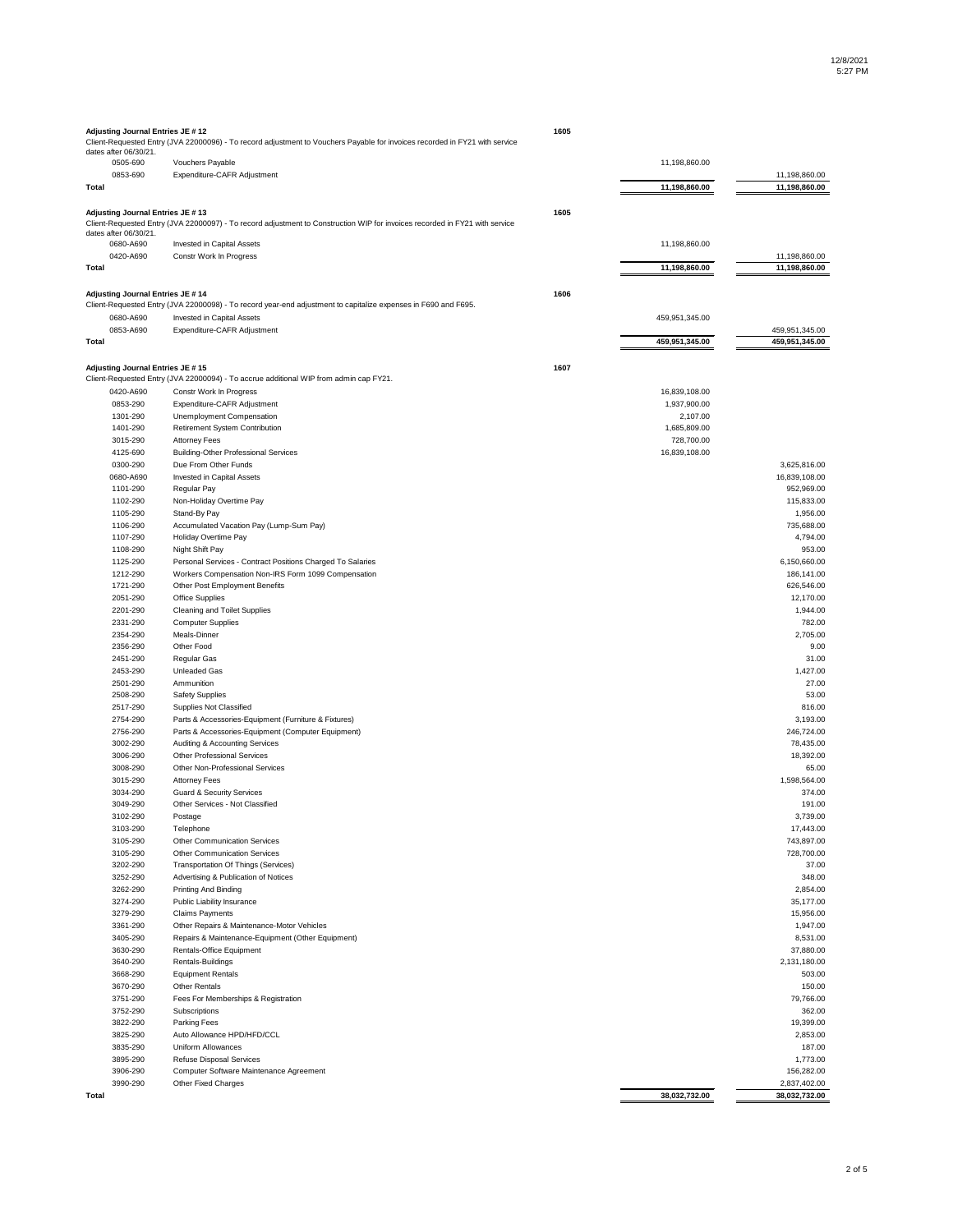| <b>Adjusting Journal Entries JE #16</b>                                           |                                                                                                                                                                                                                         | 1628 |                        |                               |
|-----------------------------------------------------------------------------------|-------------------------------------------------------------------------------------------------------------------------------------------------------------------------------------------------------------------------|------|------------------------|-------------------------------|
|                                                                                   | Client-Requested Entry (JVA 22000) - To reverse FY20 IBNR estimate (incurred liabilities) in FY21.                                                                                                                      |      | 254,168.00             |                               |
| 0510-A690<br>0420-A690                                                            | Accounts Payable<br>Constr Work In Progress                                                                                                                                                                             |      |                        | 254,168.00                    |
| Total                                                                             |                                                                                                                                                                                                                         |      | 254,168.00             | 254,168.00                    |
|                                                                                   |                                                                                                                                                                                                                         |      |                        |                               |
| Adjusting Journal Entries JE #17<br>fixed asset additions recorded by BFS in FY21 | Client-Requested Entry (JVA 22000105) - To reverse JVA 22000070 which adjusted BSA 0680 - Invested in Capital Assets for                                                                                                | 1608 |                        |                               |
| 0420-A690                                                                         | Constr Work In Progress                                                                                                                                                                                                 |      | 467,676,792.00         |                               |
| 0680-A690                                                                         | Invested in Capital Assets                                                                                                                                                                                              |      |                        | 467,676,792.00                |
| <b>Total</b>                                                                      |                                                                                                                                                                                                                         |      | 467,676,792.00         | 467,676,792.00                |
|                                                                                   |                                                                                                                                                                                                                         |      |                        |                               |
| Adjusting Journal Entries JE #18                                                  | Client-Requested Enty (JVA 2200) - To adjust BSA 0680 - Invested in Capital Assets at 06/30/21.                                                                                                                         | 1609 |                        |                               |
| 0680-A690                                                                         | Invested in Capital Assets                                                                                                                                                                                              |      | 119,116,709.00         |                               |
| 0853-A690                                                                         | Expenditure-CAFR Adjustment                                                                                                                                                                                             |      | 19,427,840.00          |                               |
| 0420-A690                                                                         | Constr Work In Progress                                                                                                                                                                                                 |      |                        | 138,544,549.00                |
| <b>Total</b>                                                                      |                                                                                                                                                                                                                         |      | 138,544,549.00         | 138,544,549.00                |
|                                                                                   |                                                                                                                                                                                                                         |      |                        |                               |
| <b>Adjusting Journal Entries JE #19</b><br>against BSA 0853.                      | Client-Requested Entry (JA 22000) - To record year-end adjustment to offset capital expenditures from BSA 0680 - Fund A690                                                                                              | 1610 |                        |                               |
| 0785-A690                                                                         | Unreserved Fund Balance                                                                                                                                                                                                 |      | 794.00                 |                               |
| 0853-A690                                                                         | Expenditure-CAFR Adjustment                                                                                                                                                                                             |      | 37,490,589.00          |                               |
| 0680-A690                                                                         | Invested in Capital Assets                                                                                                                                                                                              |      |                        | 37,491,383.00                 |
| Total                                                                             |                                                                                                                                                                                                                         |      | 37,491,383.00          | 37,491,383.00                 |
| Adjusting Journal Entries JE # 20                                                 |                                                                                                                                                                                                                         | 1611 |                        |                               |
|                                                                                   | Client-Requested Entry (JVA 22000) - To capitalize amortization of prepaid insurance balance to WIP in FY21.                                                                                                            |      |                        |                               |
| 0420-A690                                                                         | Constr Work In Progress                                                                                                                                                                                                 |      | 673,904.00             |                               |
| 0853-A690                                                                         | Expenditure-CAFR Adjustment                                                                                                                                                                                             |      |                        | 673,904.00                    |
| <b>Total</b>                                                                      |                                                                                                                                                                                                                         |      | 673,904.00             | 673,904.00                    |
|                                                                                   |                                                                                                                                                                                                                         |      |                        |                               |
| Adjusting Journal Entries JE # 21<br>Interest Expense (re JVA-HRT-22000026).      | Client-Requested Entry (JVA 22000103) - To reclassify FY21 amortizated bond premiums from BSA 0853 CAFR Expenditures to                                                                                                 | 1612 |                        |                               |
| 0853-695                                                                          | Expenditure-CAFR Adjustment                                                                                                                                                                                             |      | 18,385,235.00          |                               |
| 3781-695                                                                          | Interest-General Obligation Bonds                                                                                                                                                                                       |      |                        | 18,385,235.00                 |
| Total                                                                             |                                                                                                                                                                                                                         |      | 18,385,235.00          | 18,385,235.00                 |
|                                                                                   |                                                                                                                                                                                                                         |      |                        |                               |
| <b>Adjusting Journal Entries JE # 22</b>                                          | Client-Requested Entry (JVA 22000104) - To record additional year-end adjustment to capitalize expenses in F690 (re JVA-HRT-<br>22000103 - Reclassify of bond premiums amortization from BSA 0853 to Interest Expense). | 1613 |                        |                               |
| 0680-A690                                                                         | Invested in Capital Assets                                                                                                                                                                                              |      | 18,385,235.00          |                               |
| 0853-A690                                                                         | Expenditure-CAFR Adjustment                                                                                                                                                                                             |      |                        | 18,385,235.00                 |
| <b>Total</b>                                                                      |                                                                                                                                                                                                                         |      | 18,385,235.00          | 18,385,235.00                 |
|                                                                                   |                                                                                                                                                                                                                         |      |                        |                               |
| <b>Adjusting Journal Entries JE # 24</b><br>receivable at 6/30/21.                | Client-Requested Entry (JVA 22000) - To reverse the Construction WIP expenditures with HDOT Betterments reimbursement                                                                                                   | 1614 |                        |                               |
| 0295-690                                                                          | Rec-Intergovernmental                                                                                                                                                                                                   |      | 5,517,349.00           |                               |
| 0680-A690                                                                         | Invested in Capital Assets                                                                                                                                                                                              |      | 5,517,349.00           |                               |
| 0420-A690                                                                         | Constr Work In Progress                                                                                                                                                                                                 |      |                        | 5,517,349.00                  |
| 0863-690<br><b>Total</b>                                                          | Revenue-CAFR Adjustment                                                                                                                                                                                                 |      | 11,034,698.00          | 5,517,349.00<br>11,034,698.00 |
|                                                                                   |                                                                                                                                                                                                                         |      |                        |                               |
| Adjusting Journal Entries JE # 25                                                 |                                                                                                                                                                                                                         | 1614 |                        |                               |
|                                                                                   | Client-Requested Entry (JVA 2200057) - To accrue FY21 interest receivable.                                                                                                                                              |      |                        |                               |
| 0296-290                                                                          | Rec-Interest                                                                                                                                                                                                            |      | 707.00                 |                               |
| 0296-690                                                                          | Rec-Interest                                                                                                                                                                                                            |      | 39,975.00              |                               |
| 7427-290<br>7427-690                                                              | Investments<br>Investments                                                                                                                                                                                              |      |                        | 707.00<br>39,975.00           |
| <b>Total</b>                                                                      |                                                                                                                                                                                                                         |      | 40,682.00              | 40,682.00                     |
|                                                                                   |                                                                                                                                                                                                                         |      |                        |                               |
| <b>Adjusting Journal Entries JE # 26</b>                                          |                                                                                                                                                                                                                         | 4303 |                        |                               |
|                                                                                   | Client Requested Entry (JVA 22000083) To properly state accrued construction claims as of 6/30/21.                                                                                                                      |      |                        |                               |
| 0560-A690                                                                         | <b>Other Current Liabilities</b>                                                                                                                                                                                        |      | 1,500,000.00           |                               |
| 0420-A690                                                                         | Constr Work In Progress                                                                                                                                                                                                 |      |                        | 1,500,000.00                  |
| <b>Total</b>                                                                      |                                                                                                                                                                                                                         |      | 1,500,000.00           | 1,500,000.00                  |
| Adjusting Journal Entries JE # 27                                                 |                                                                                                                                                                                                                         | 1615 |                        |                               |
|                                                                                   | Client-Requested Entry (JVA 22000) - To correct TB to BFS TB as of 101621.                                                                                                                                              |      |                        |                               |
| 0520-690                                                                          | Due To Other Funds                                                                                                                                                                                                      |      | 1,211,204.00           |                               |
| 0853-A690                                                                         | Expenditure-CAFR Adjustment                                                                                                                                                                                             |      | 1,211,204.00           |                               |
| 2756-290                                                                          | Parts & Accessories-Equipment (Computer Equipment)                                                                                                                                                                      |      | 35,154.00              |                               |
| 3102-290                                                                          | Postage<br><b>Other Communication Services</b>                                                                                                                                                                          |      | 1,857.00               |                               |
| 3105-290<br>3630-290                                                              | <b>Rentals-Office Equipment</b>                                                                                                                                                                                         |      | 728,700.00<br>4,831.00 |                               |
| 3640-290                                                                          | Rentals-Buildings                                                                                                                                                                                                       |      | 738,779.00             |                               |
| 3906-290                                                                          | Computer Software Maintenance Agreement                                                                                                                                                                                 |      | 9,212.00               |                               |
| 0300-290                                                                          | Due From Other Funds                                                                                                                                                                                                    |      |                        | 1,211,204.00                  |
| 0420-A690                                                                         | Constr Work In Progress                                                                                                                                                                                                 |      |                        | 1,211,204.00                  |
| 3002-290                                                                          | <b>Auditing &amp; Accounting Services</b>                                                                                                                                                                               |      |                        | 1,782.00                      |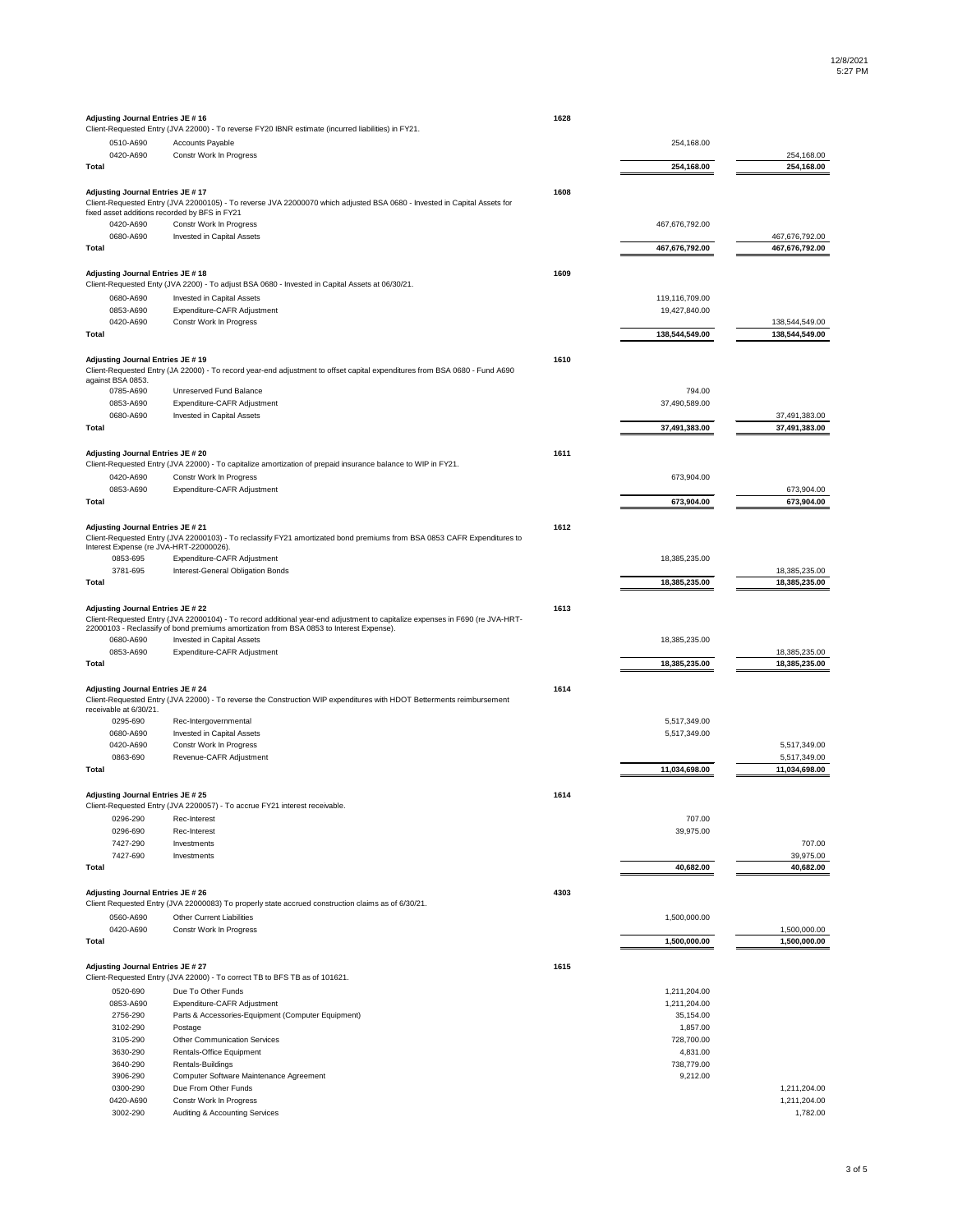**1618**

| 3004-290                                 | <b>Consultant Services</b>                                                                                       |      |               | 3,946.00      |
|------------------------------------------|------------------------------------------------------------------------------------------------------------------|------|---------------|---------------|
| 3006-290                                 | <b>Other Professional Services</b>                                                                               |      |               | 873.00        |
| 3105-290                                 | <b>Other Communication Services</b>                                                                              |      |               | 300,728.00    |
| 4125-690                                 | <b>Building-Other Professional Services</b>                                                                      |      |               | 1,211,204.00  |
| <b>Total</b>                             |                                                                                                                  |      | 3,940,941.00  | 3,940,941.00  |
| <b>Adjusting Journal Entries JE # 28</b> |                                                                                                                  | 1620 |               |               |
|                                          | Client Requested Entry (JVA 22000) - To reclass Bond Premium Amortization from F290 to F695 at 06/30/2021.       |      |               |               |
| 0853-290                                 | Expenditure-CAFR Adjustment                                                                                      |      | 18,385,235.00 |               |
| 0565-290                                 | G O Bonds Payable - LT                                                                                           |      |               | 18,385,235.00 |
| 0565-695                                 | G O Bonds Payable - LT                                                                                           |      |               |               |
| 0853-695                                 | Expenditure-CAFR Adjustment                                                                                      |      |               |               |
| Total                                    |                                                                                                                  |      | 18,385,235.00 | 18,385,235.00 |
| <b>Adjusting Journal Entries JE # 29</b> |                                                                                                                  | 3204 |               |               |
|                                          | Client Requested Entry (JVA 22000) - To record CWIP additions subsequent to the date the Preliminary TB was run. |      |               |               |
| 0420-A690                                | Constr Work In Progress                                                                                          |      | 45,256,394.00 |               |
| 0680-A690                                | Invested in Capital Assets                                                                                       |      |               | 45,256,394.00 |
| <b>Total</b>                             |                                                                                                                  |      | 45,256,394.00 | 45,256,394.00 |
|                                          |                                                                                                                  | 1629 |               |               |
| <b>Adjusting Journal Entries JE #30</b>  | Client Requested Entry (JVA 22000) - Vouchers Payable Additions Subsequent to TB -0081321                        |      |               |               |
| 4062-690                                 | <b>Land-Legal Services</b>                                                                                       |      | 295,413.00    |               |
| 4062-695                                 | <b>Land-Legal Services</b>                                                                                       |      | 766,080.00    |               |
| 4063-695                                 | <b>Land-Consultant Services</b>                                                                                  |      | 46,184.00     |               |
| 4064-695                                 | Land-Engineering & Architectural Services                                                                        |      | 14,816,962.00 |               |
| 4263-690                                 | Other Land Infrastructure                                                                                        |      | 329,086.00    |               |
| 4263-695                                 | Other Land Infrastructure                                                                                        |      | 1,181,852.00  |               |
| 0505-690                                 | Vouchers Payable                                                                                                 |      |               | 624,499.00    |
| 0505-695                                 | Vouchers Payable                                                                                                 |      |               | 16,811,078.00 |
| <b>Total</b>                             |                                                                                                                  |      | 17,435,577.00 | 17,435,577.00 |
|                                          |                                                                                                                  |      |               |               |
| Adjusting Journal Entries JE # 31        | Client Requested Entry (JVA 22000) - To record Accounts Payable Other.                                           | 1616 |               |               |
| 1212-290                                 | Workers Compensation Non-IRS Form 1099 Compensation                                                              |      | 19,262.00     |               |
| 1301-290                                 | <b>Unemployment Compensation</b>                                                                                 |      | 218.00        |               |
| 1401-290                                 | Retirement System Contribution                                                                                   |      | 174,451.00    |               |
| 1601-290                                 | Fica Tax                                                                                                         |      | 82,112.00     |               |
| 1701-290                                 | <b>Health Fund</b>                                                                                               |      | 137,746.00    |               |
| 3990-290                                 | <b>Other Fixed Charges</b>                                                                                       |      | 548,965.00    |               |
| 0511-290                                 | Accounts Payable Other                                                                                           |      |               | 962,754.00    |
| <b>Total</b>                             |                                                                                                                  |      | 962,754.00    | 962,754.00    |
| <b>Adjusting Journal Entries JE #32</b>  |                                                                                                                  | 1617 |               |               |
|                                          | Client Requested Entry (JVA 22000) - To record adjustment to BSA 0420 and 0853 at 06/30/21.                      |      |               |               |
| 0853-A690                                | Expenditure-CAFR Adjustment                                                                                      |      | 150,366.00    |               |
| 0420-A690                                | Constr Work In Progress                                                                                          |      |               | 150,366.00    |
| <b>Total</b>                             |                                                                                                                  |      | 150,366.00    | 150,366.00    |

| 0853-A690                                | Expenditure-CAFR Adjustment                                                                                        |      | 1,749,317.00 |              |
|------------------------------------------|--------------------------------------------------------------------------------------------------------------------|------|--------------|--------------|
| 0420-A690                                | Constr Work In Progress                                                                                            |      |              | 1,749,317.00 |
| Total                                    |                                                                                                                    |      | 1,749,317.00 | 1,749,317.00 |
| <b>Adjusting Journal Entries JE #34</b>  |                                                                                                                    | 1619 |              |              |
| capitalization of fringe reimbursements. | Client Requested Entry (JVA 2200) - To record year-end adjustment to offset capital expenditures from BSA 0680 for |      |              |              |
| 0680-A690                                | Invested in Capital Assets                                                                                         |      | 3,625,816.00 |              |
| 0853-A690                                | Expenditure-CAFR Adjustment                                                                                        |      |              | 3,625,816.00 |
| <b>Total</b>                             |                                                                                                                    |      | 3,625,816.00 | 3,625,816.00 |
| Adjusting Journal Entries JE # 35        |                                                                                                                    | 1619 |              |              |
|                                          | Client Requested Entry (JA 2200) - To capitalize fringe benefits expenses to CIP F290 to F690 4125.                |      |              |              |
| 0300-290                                 | Due From Other Funds                                                                                               |      | 3,625,816.00 |              |
| 0853-290                                 | Expenditure-CAFR Adjustment                                                                                        |      |              | 21,790.00    |
| 0853-290                                 | Expenditure-CAFR Adjustment                                                                                        |      |              | 1,916,110.00 |
| 1301-290                                 | <b>Unemployment Compensation</b>                                                                                   |      |              | 2,107.00     |
| 1401-290                                 | Retirement System Contribution                                                                                     |      |              | 1,685,809.00 |
| <b>Total</b>                             |                                                                                                                    |      | 3,625,816.00 | 3,625,816.00 |
| Adjusting Journal Entries JE # 36        |                                                                                                                    | 1619 |              |              |
|                                          | Client Requested Entry (JA 2200) - To capitalize fringe benefits expenses to CIP F290 to F690 4125.                |      |              |              |
| 0300-290                                 | Due From Other Funds                                                                                               |      | 3,625,816.00 |              |
| 4125-690                                 | <b>Building-Other Professional Services</b>                                                                        |      | 3,625,816.00 |              |
| 0520-690                                 | Due To Other Funds                                                                                                 |      |              | 3,625,816.00 |
| 1301-290                                 | <b>Unemployment Compensation</b>                                                                                   |      |              | 2,107.00     |
| 1401-290                                 | Retirement System Contribution                                                                                     |      |              | 1,685,809.00 |
| 1511-290                                 | Taxable Allowance-Other                                                                                            |      |              | 21,790.00    |
| 1601-290                                 | Fica Tax                                                                                                           |      |              | 585,022.00   |
| 1701-290                                 | <b>Health Fund</b>                                                                                                 |      |              | 1,331,088.00 |

## **Adjusting Journal Entries JE # 33**

Client Requested Entry (JVA 22000115) - To correct capitalization of debt financing fees (Object 3845) which was incorrectly capitalized in FY21.